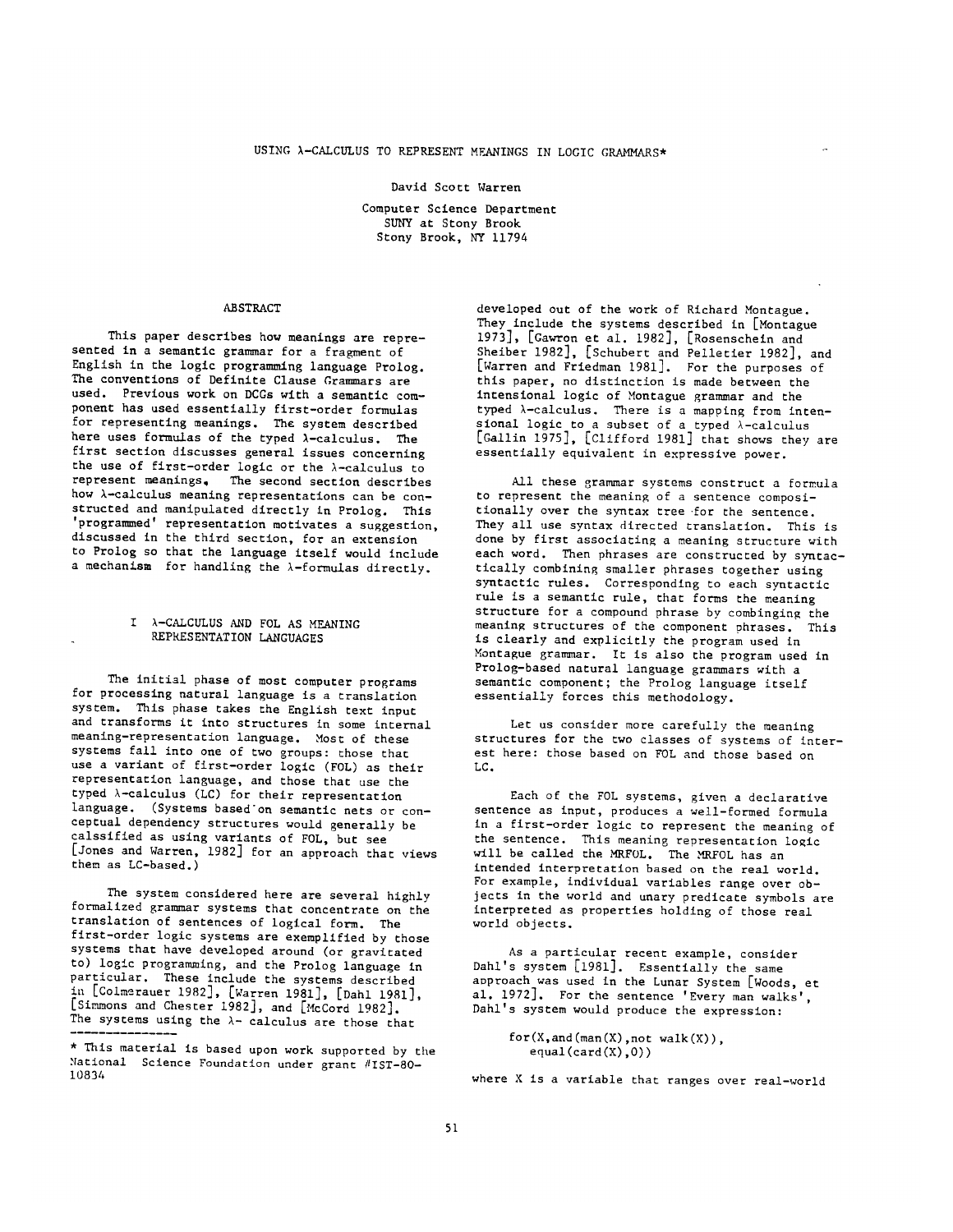individuals. This is a formula in Dahl's MRFOL, and illustrates her meaning representation language. The formula can be paraphrased as "the X's which man is true of and walk is not true of have ¢ardinality zero." It is essentially first-order because the variables range over individuals. (There would need to be some translation for the card function to work correctly.) This example also shows how Dahl uses a formula in her MRFOL as the meaning structure for a declarative sentence. The meaning of the English sentence is identified with the meaning that the formula has in the intended interpretations for the MRFOL.

Consider mow the meaning structure Dahl uses for phrases of a category other than sentence, a noun phrase, for example. For the meaning of a noun phrase, Dahl uses a structure consisting of three components: a variable, and two 'formulas'. As an example, the noun phrase 'every man' has the following triple for its meaning structure:

```
[X1, X2, for(X1, and(max(X1),not(X2)),equal(card(X1),0)).
```
We can understand this structure informally by thinking of the third component as representing the meaning of 'every man'. It is an object that needs a verb phrase meaning in order to become a sentence. The X2 stands for that verb-phrase meaning. For example, during construction of the meaning of a sentence containing this noun phrase as the subject, the meaning of the verb-phrase of the sentence will be bound to X2. Notice that the components of this meaning structure are not themselves formulas in the MRFOL. They look very much like FOL formulas that represent meanings, but on closer inspection of the variables, we find that they cannot be. X2 in the third component is in the position of a formula, not a term; 'not' applies to truth values, not to individuals. Thus  $X2$  cannot be a variable in the MRFOL, because  $X2$ would have to vary over truth values, and all FOL variables vary over individuals. So the third component is not itself a MRFOL formula that (in conjunction with the first two components) represents the meaning of the noun phrase, 'every man'.

The intuitive meaning here is clear. The third compdnent is a formula fragment that participates in the final formula ultimately representing the meaning of the entire sentence of which this phrase is a subpart. The way this fragment participates is indicated in part by the variable X2. It is important to notice that X2 is, in fact, a syntactic variable that varies over formulas, i,e., it varies over certain terms in the MRFOL. X2 will have as its value a formula with a free variable in it: a verb-phrase waiting for a subject. The X1 in the first component indicates what the free variable must become to match this noun phrase correctly. Consider the operation of putting XI into the verb-phrase formula and this into the noun-phrase formula when a final sentence meaning is constructed. In whatever order this is done, there must be an operation of substitution a formula with a free variable (XI) in it, into the scope of a quantifier ('for') that captures it. Semantically this is certainly a dubious operation.

The point here is not that this system is wrong or necessarily deficient. Rather the representation language used to represent meanings for subsentential components is not precisely the MRFOL. Meaning structures built for subcomponents are, in general, fragments of first-order formulas with some extra notation to be used in further formula construction. This means, in general, that the meanings of subsentential phrases are not given a semantles by first-order model theory; the meanings of intermediate phrases are (as far as traditional first-order logic is concerned) merely uninterpreted data structures.

The point is that the system is building terms, syntactic objects, that will eventually be put together to represent meanings of sentences. This works because these terms, the ones ultimately associated with sentences, always turn out to be formulas in the MRFOL in just the right way. However, some of the terms it builds on the way to a sentence, terms that correspond to subcomponents of the sentence, are not in the MRFOL, and so do not have a interpretation in its real world model.

Next let us move to a consideration of those systems which use the typed  $\lambda$ -calculus (LC) as their meaning representation language. Consider again the simple sentence 'Every man walks'. The grammar of [Montague 1973] associates with this sentence the meaning:

 $forall(X, implies(max(X),walk(X)))$ 

(We use an extensional fragment here for simplicity.) This formula looks very much like the firstorder formula given above by the Dahl system for the same sentence. This formula, also, is a formula of the typed  $\lambda$ -calculus (FOL is a subset of LC). Now consider a noun phrase and its associated meaning structure in the LC framework. For 'every man' the meaning structure is:

## $\lambda(P, \text{forall}(X, \text{implies}(\text{man}(X), P(X))))$

This meaning structure is a formula in the  $\lambda$ calculus. As such it has an interpretation in the intended model for the LC, just as any other formula in the language has. This interpretation is a function from properties to truth-values; it takes properties that hold of every man to 'true' and all other properties to 'false'. This shows that in the LC framework, sentences and subsentential phrases are given meanings in the same way, whereas in FOL systems only the sentences have meanings. Meaning structures for sentences are well-formed LC formulas of type truth-value; those for other phrases are well-formed LC terms of other types.

Consider this  $\lambda$ -formula for 'every man' and compare it with the three-tuple meaning structure built for it in the Dahl system. The  $\lambda$ -variable P plays a corresponding role to the X2 variable of the triple; its ultimate value comes from a verbphrase meaning encountered elsewhere in the sentence.

First-order logic is not quite expressive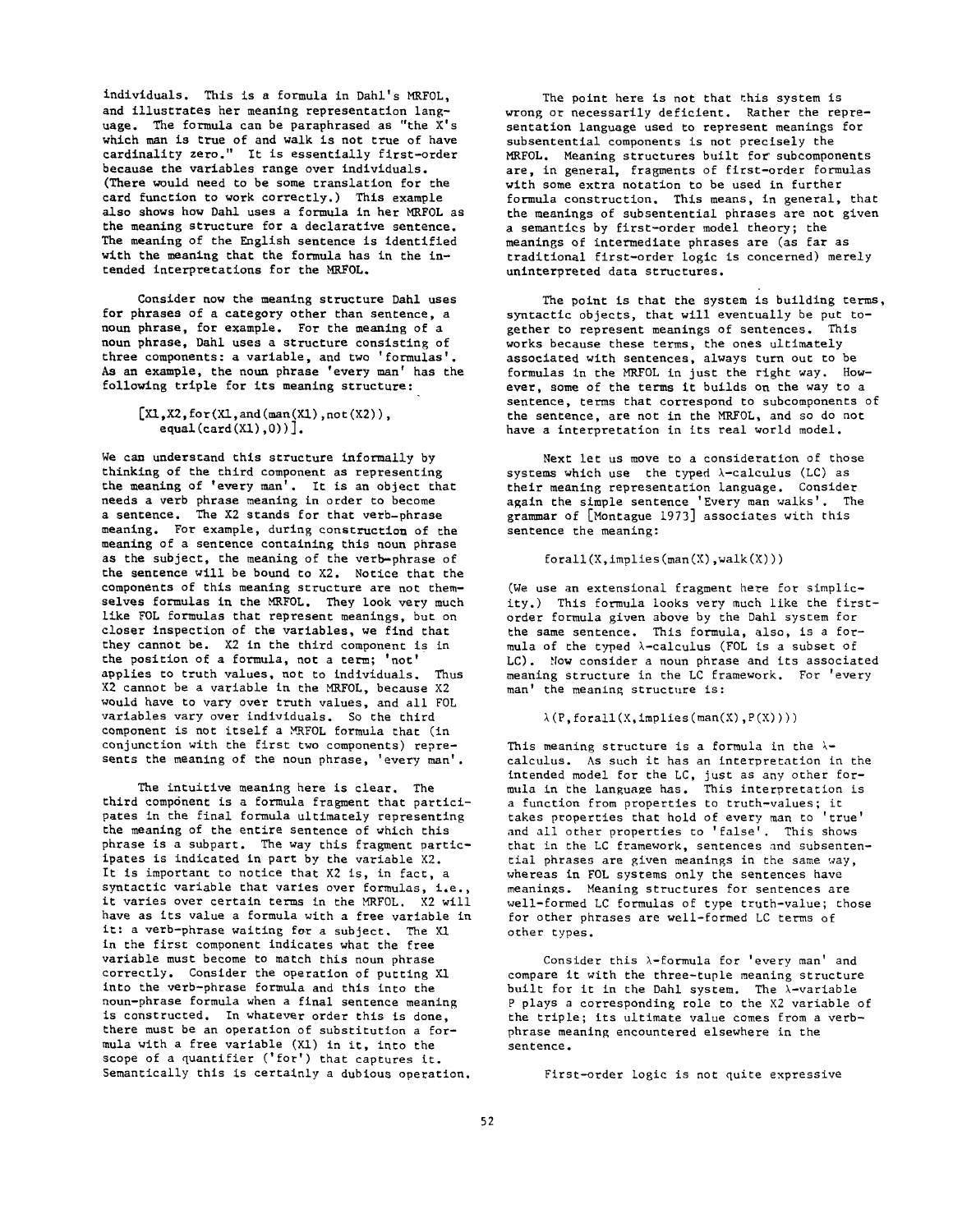enough to represent directly the meanings of the categories of phrases that can be subcomponents of sentences. In systems based on first-order logic, this limitation is handled by explicitly constructing fragments of formulas, with extra notation to indicate how they must later combine with other fragments to form a true first-order formula that correctly represents the meaning of the entire sentence. In some sense the construction of the semantic representation is entirely syntactic until the full sentence meaning structure is constructed, at which point it comes to a form that does have a semantic interpretation. In contrast, in systems that use the typed  $\lambda$ -calculus, actual formulas of the formal language are used at each step, the language of the  $\lambda$ -calculus is never left, and the building of the semantic representation can actually be understood as operations on semantic objects.

The general idea of how to handle the example sentence 'Every man walks' in the two systems is essentially the same. The major difference is how this idea is expressed in the available languages. The LC system can express the entire idea in its meaning representation language, because the typed  $\lambda$ -calculus is a more expressive language.

The obvious question to ask is whether there is any need for semantically interpretable meaning representations at the subsentential level. One important reason is that to do formal deduction on subsentential components, their meanings must be represented in a formal meaning representation language. LC provides such a language and FOL does not. And one thing the field seems to have learned from experience in natural language processing is that inferencing is useful at all levels of processing, from words to entire texts. This points us toward something like the LC. The problem, of course, is that because the LC is so expressive, deduction in the full LC is extremely difficult. Some problems which are decidable in FOL become undecidable in the  $\lambda$ -calculus; some problems that are semi-decidable in FOL do not even have partial decision procedures in the LC. It is certainly clear that each language has limitations; the FOL is not quite expressive enough, and the LC is much too powerful. With this in mind, we next look at some of the implications of trying to use the LC as the meaning representation language in a Prolog system.

#### II LC IN PROLOG

PROLOG is extremely attractive as a language for expressing grammars. Metamorphosis Grammars [Colmerauer 197g] and Definite Clause Grammars (DCGs) [Pereira and Warren 1980] are essentially conventions for representing grammars as logic programs. DCGs can perhaps most easily be understood as an improved version of the Augmented Transition Network language [Woods 1970]. Other work on natural language in the PROLOG framework has used first-order meaning representation languages. The rest of this paper explores the implications of using the  $\lambda$ -calculus as the meaning

representation language for a system written in PROLOG using the DCG conventions.

The following paragraphs describe a system that includes a very small grammar. The point of this system is to investigate the use of PROLOG to construct meanings with the  $\lambda$ -calculus as the meaning representation language, and not to explore questions of linguistic coverage. The grammar is based on the grammar of [Montague 1973], but is entirely extensional. Including intensionality would present no new problems in principle.

The idea is very simple. Each nonterminal in the grammar becomes a three-place predicate in the Prolog program. The second and third places indicate locations in the input string, and are normally suppressed when DCGs are displayed. The first place is the LC formula representing the meaning of the spanned syntactic component.

Lambda-formulas are represented by Prolog terms. The crucial decision is how to represent variables in the  $\lambda$ -formulas. One 'pure' way is to use a Prolog function symbol, say ivar, of one argument, an integer. Then Ivar(37) would represent a  $\lambda$ -variable. For our purposes, we need not explicitly encode the type of  $\lambda$ -terms, since all the formulas that are constructed are correctly typed. For other purposes it might be desirable to encode explicitly the type in a second argument of ivar. Constants could easily be represented using another function symbol, icon. Its first argument would identify the constant. A second argument could encode its type, if desired. Application of a  $\lambda$ -term to another is represented using the Prolog function symbol lapply, which has two argument places, the first for the function term, the second for the argument term. Lambda abstraction is represented using a function symbol  $\lambda$  with two arguments: the  $\lambda$ -variable, and the function body. Other commonly used connectives, such as 'and' and 'or', are represented by similarly named function symbols with the appropriate number of argument places. With this encoding scheme, the  $\lambda$ -term:

 $\lambda P(\exists x(\text{man}(x) \& P(x))$ 

would be represented by the (perhaps somewhat awkward-looking) Prolog term:  $\sim 10^{-1}$ 

```
lambda(Ivar(3),Ithereis(ivar(1),land( 
            lapply(lcon(man), lvar(1))
            lapply(lvar(3),lvar(1))
               )))
```
 $\lambda$ -reduction would be coded as a predicate lreduce (Form, Reduced), whose first argument is an arbitrary  $\lambda$ -formula, and second is its  $\lambda$ -reduced form.

This encoding requires one to generate new variables to create variants of terms in order to avoid collisions of  $\lambda$ -variables. The normal way to avoid collisions is with a global 'gensym' counter, to insure the same variable is never used twice. One way to do this in Prolog is to include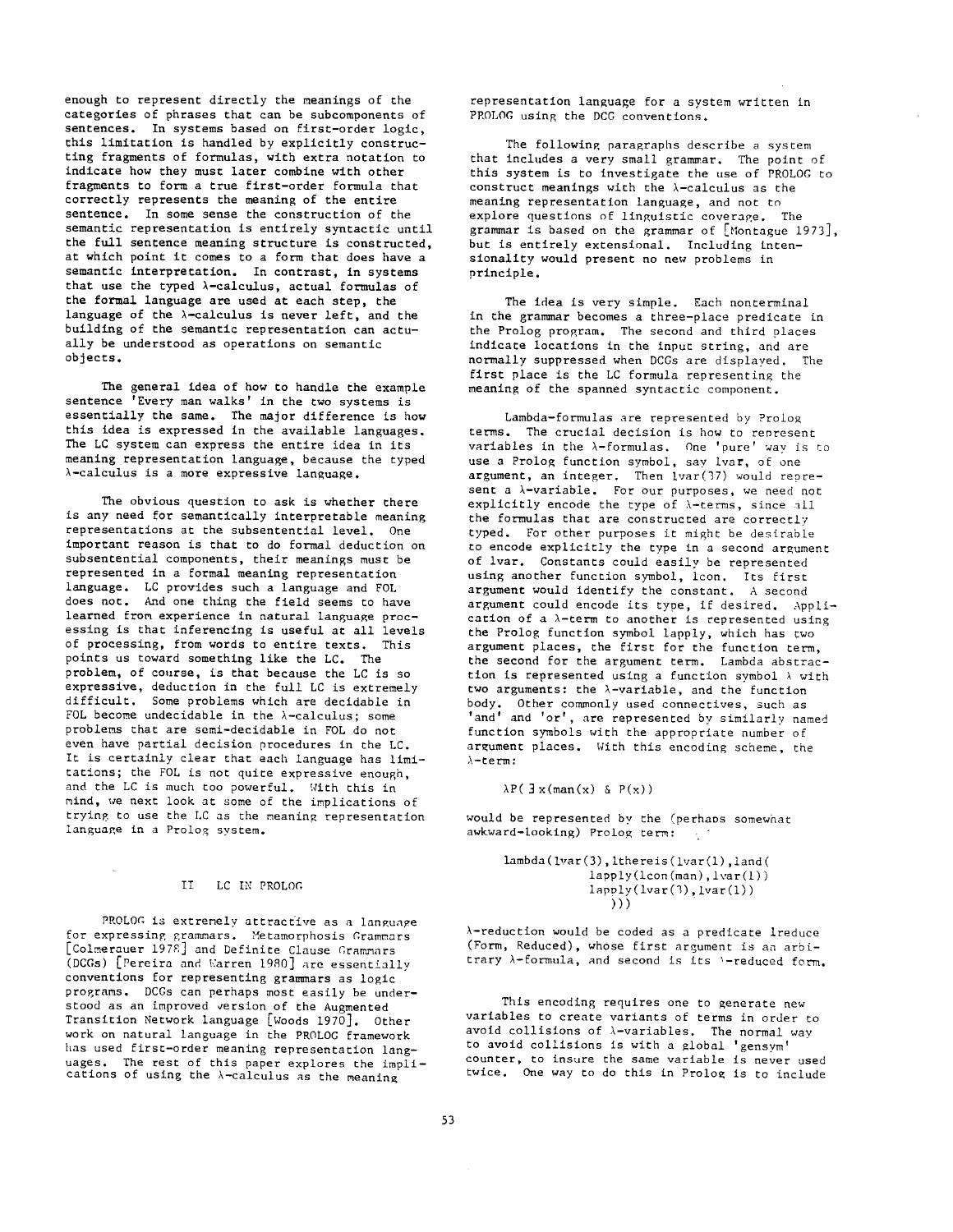a place for the counter in each grammar predicate. This can be done by including a parameter which will always be of the form gensym(Left,Right), where Left is the value of the gensym counter at the left end of the phrase spanned by the predicate and Right is the value at the right end. Any use of a  $\lambda$ -variable in building a  $\lambda$ -formula uses the counter and bumps it.

An alternative and more efficient way to encode  $\lambda$ -terms as Prolog terms involves using Prolog variables for  $\lambda$ -variables. This makes the substitution trival, essentially using Prolog's built-ln facility for manipulating variables. It does, however, require the use of Prolog's meta-logical predicate var to test whether a Prolog variable is currently instantiated to a variable. This is necessary to prevent the  $\lambda$ -variables from being used by Prolog as Prolog variables, In the example below, we use Prolog variables for  $\lambda$ -variables and also modify the Icon function encoding of constants, and let constants stand for themselves. This results in a need to use the meta-logical predicate atom. This encoding scheme might best be considered as an efficiency hack to use Prolog's built-in variable-handllng facilities to speed the  $\lambda$ -reduction.

We give below the Prolog program that represents a small example grammar with a few rules. This shows how meaning structures can be represented as  $\lambda$ -formulas and manipulated in Prolog. Notice the simple, regular structure of the rules. Each consists of a sequence of grammar predicates that constructs the meanings of the subcomponents, followed by an instance of the ireduce predicate that constructs the compound meaning from the component meanings and  $\lambda$ -reduces the result. The syntactic manipulation of the formulas, which results for example in the relatively simple formula for the sentence 'Every man walks' shown above, is done in the  $\lambda$ -reduction performed by the  $1$ reduce predicate.

```
/* 
   */ 
    ts(M,X,Y) :-
          te(Ml,X,Z). 
          iv(M2,Z,Y), 
          ireduce(lapply(Mi,M2),M). 
    te(M, X, Y) :-
          det(M, X, Z),
          cn(M2,Z,Y),
          lreduce(lapply(M1,M2),M).
     te(lambda(P, Lapply(P, j)), [john|X], X).
     cn(man, [\text{main} | X], X).
     cn(woman, [woman | X], X).
     det(lambda(P,lambda(Q,iforall(Z, 
            limplies(lapply(P,Z),lapply(Q,Z))))), 
           [every(X],X).
     iv(M,X,Y) :-
           tv(MI,X,Z),
```

```
te(M2,Z,Y), 
ireduce(lapply(Mi,M2),M).
```
 $iv(walk,[walks|X],X)$ .

```
tv(lambda(P,lambda(Q,lapply(P, 
       lambda(Y, \text{lapply}(\text{lapy}(\text{love}, Y), Q)))),
      [1oves[X], X.
```
/\*

\*/

III  $\lambda$ -CALCULUS IN THE PROLOG INTERPRETER

There are several deficiencies in this Prolog implementation of grammars using the  $\lambda$ -calculus as a meaning representation language.

First, neither of the suggested implementations of  $\lambda$ -reduction in Prolog are particularly attractive. The first, which uses first-order constants to represent variables, requires the addition of a messy gensym argument place to every predicate to simulate the global counter, This seems both inelegant and a duplication of effort, since the Prolog interpreter has a similar kind of variable-handling mechanism built into it. The second approach takes advantage of Prolog's builtin variable facilities, but requires the use of Prolog's meta-logical facilities to do so. This is because Prolog variables are serving two functions, as Prolog varlabies and as h-variables. The two kinds of variables function differently and must be differentiated.

Second, there is a problem with invertibility. Many Prolog programs are invertible and may be run 'backwards'. We should be able, for example, to evaluate the sentence grammar predicate giving the meaning of a sentence and have the system produce the sentence itself. This ability to go from a meaning formula back to an English phrase that would produce it is one of the attractive properties of logic grammars. The grammar presented here can also be run this way. However, a careful look at this computation process reveals that with this implementation the Prolog interpreter performs essentially an exhaustive search. It generates every subphrase,  $\lambda$ -reduces it and checks to see if it has the desired meaning. Aside from being theoretically unsatisfactory, for a grammar much larger than a trivially-small one, this approach would not be computationally feasible.

So the question arises as to whether the Prolog interpreter might be enhanced to know about  $\lambda$ -formulas and manipulate them directly. Then the Prolog interpreter itself would handle the  $\lambda$ -reduction and would be responsible for avoiding variable collisions. The logic grammars would look even simpler because the ireduce predicate would not need to be explicitly included in each grammar rule. For example, the ts clause in the grammar in the figure above would become:

```
ts(lapply(M1,M2),X,Y) :-
     te(MI,X,Z), 
     iv(M2,Z,Y).
```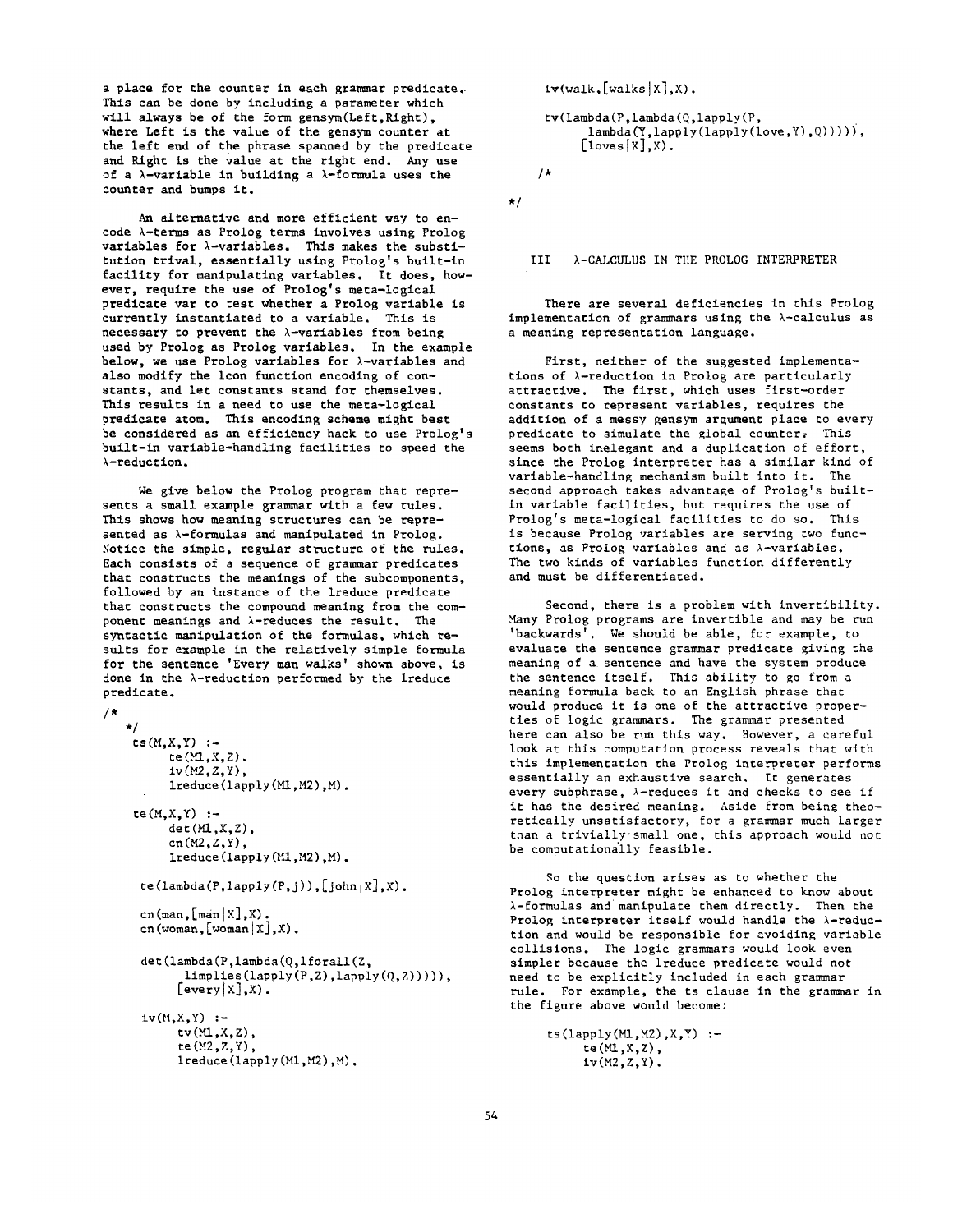Declarations to the Prolog interpreter could be included to indicate the predicate argument places that contain  $\lambda$ -terms. Consider what would be involved in this modification to the Prolog system. It might seem that all that is required is just the addition of a  $\lambda$ -reduction operator applied to  $\lambda$ -arguments. And indeed when executing in the forward direction, this is essentially all that is involved.

Consider what happens, however, if we wish to execute the grammar in the reverse direction, i.e., give a  $\lambda$ -term that is a meaning, and have the Prolog system find the English phrase that has that meaning. Now we find the need for a ' $\lambda$ -expansion' ability.

Consider the situation in which we present Prolog with the following goal:

 $ts(for all(X, implies(max(X),walk(X))), S, []).$ 

Prolog would first try to match it with the head of the ts clause given above. This would require matching the first terms, i.e.,

forall(X,implies(lapply(man,X),lapply(walk,X)))

```
and
```

```
lapply(Mi,M2)
```
(using our encoding of  $\lambda$ -terms as Prolog terms.) The matcher would have available the types of the variables and terms. We would like it to be able to discover that by substituting the right terms for the variables, in particular substituting

```
lambda(P,forall(X,implies( 
   lapply(man,X),lapply(P,X))))
  and 
walk for M2 
                                      for M1
```
in the second term, it becomes the same as the first term (after reduction). These MI and M2 values would then be passed on to the te and iv predicates. The iv predicate, for example, can easily find in the facts the word to express the meaning of the term, walk; it is the work 'walks' and is expressed by the fact iv(walk, [walks $|X|$ , X), shown above. For the predicate te, given the value of MI, the system would have to match it against the head of the te clause and then do further computation to eventually construct the sentence.

What we require is a general algorithm for matching l-terms. Just as Prolog uses unification of first-order terms for its parameter mechanism, to enhance Prolog to include  $\lambda$ -terms, we need general unification of  $\lambda$ -terms. The problem is that  $\lambda$ -unification is much more complicated than first-order unification. For a unifiable pair of first-order terms, there exists a unique (up to change of bound variable) most general unifier (mgu) for them. In the case of  $\lambda$ -terms, this is not true; there may be many unifiers, which are not generalizations of one another. Furthermore unification of  $\lambda$ -terms is, in general, undecidable.

These facts in themselves, while perhaps discouraging, need not force us to abandon hope. The fact that there is no unique mgu just contributes another place for nondeterminism to the Prolog interpreter. And all interpreters which have the power of a universal Turing machine have undecidable properties. Perhaps another source of undecidability can be accommodated. Huet  $[1975]$  has given a semi-decision procedure for unification in the typed  $\lambda$ -calculus. The question of whether this approach is feasible really comes down to the finer properties of the unification procedure. It seems not unreasonable to hope that in the relatively simple cases we seem to have in our grammars, this procedure can be made to perform adequately. Notice that, for parsing in the forward direction, the system will always be unifying a  $\lambda$ -term with a variable, in which case the unification problem is trivial. We are in the process of programming Huet's algorithm to include it in a simple Prologlike interpreter. We intend to experiment with it to see how it performs on the  $\lambda$ -terms used to represent meanings of natural language expressions.

Warren [1982] points out how some suggestions for incorporating  $\lambda$ -calculus into Prolog are motivated by needs that can easily and naturally be met in Prolog itself, unextended. Following his suggestions for how to represent  $\lambda$ -expressions in in Prolog directly, we would represent the meaning of a sentence by a set of asserted Prolog clauses and an encoding atomic name, which would have to be generated. While this might be an interesting alternate approach to meaning representations, it is quite different from the ones discussed here.

### IV CONCLUSIONS

We have discussed two alternatives for meaning representation languages for use in the context of logic grammars. We pointed out how one advantage of the typed  $\lambda$ -calculus over first-order logic is its ability to represent directly meanings of phrases of all syntactic categories. We then showed how we could implement in Prolog a logic grammar using the  $\lambda$ -calculus as the meaning representation language. Finally we discussed the possibility and some of the implications of trying to include part of the *k*-calculus in the logic programming system itself. We suggested how such an integration might allow grammars to be executed backwards, generating English sentences from input logical forms. We intend to explore this further in future work. If the  $\lambda$ -calculus can be smoothly incorporated in the way suggested, then natural language grammar writers will find themselves 'programming' in two languages, the first-order language (e.g. Prolog) for syntax, and the typed l-calculus (e.g. typed LISP) for semantics.

As a final note regarding meaning representation languages: we are still left with the feeling that the first-order languages are too weak to express the meanings of phrases of all categories, and that the  $\lambda$ -calculus is too expressive to be